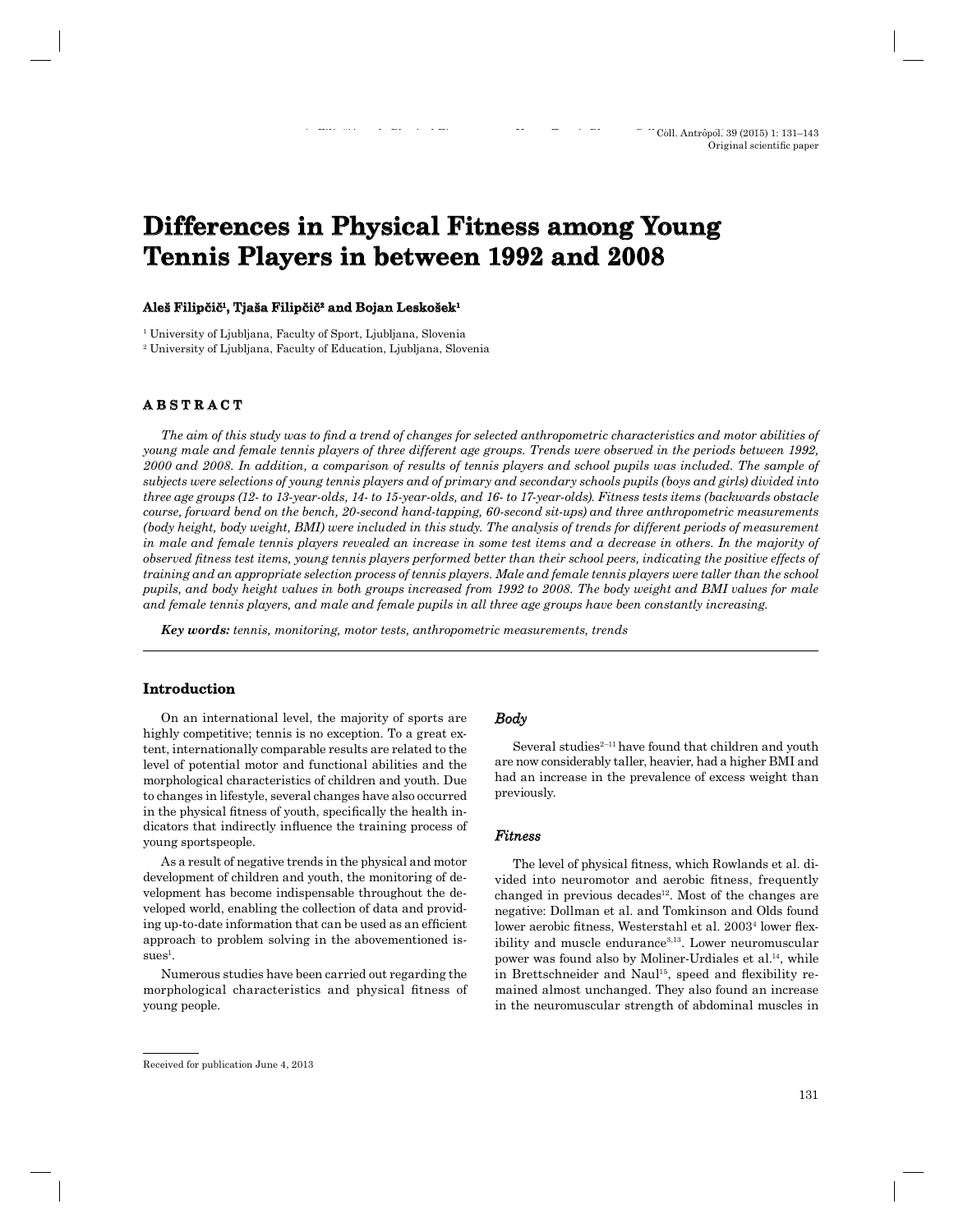boys and girls. Strel et al. revealed positive changes in the speed of alternate movements, co-ordination of the whole body movement and flexibility<sup>6,9,10</sup>. Negative changes were reported in the neuromuscular endurance of the arms, the explosive power of the legs and aerobic endurance. Runhaar et al. and Matton et al. found decreases in almost all neuromotor fitness variables $7,8$ .

#### *Activity ctivity*

In a widespread European study, Brettschneider and Naul found that about two thirds of young Europeans are insufficiently physically active<sup>15</sup>. The level of activity declines with age and is more pronounced in girls. The same was found by Rowlands et al. and Kim et al., who also reported a positive relationship between activity and fitness, and negative relationship between body weight, body fat and activity $12,16$ .

Within the framework of the project Tennis Measurement System at the Institute of Sport at Faculty of Sport, University of Ljubljana, the physical and motor development of young male and female tennis players has been monitored since 1992. The analysis of the annual tests (23 anthropometric measurements and 22 fitness test items of speed, agility, co-ordination, balance, flexibility, neuromuscular strength and power, aerobic endurance) of selected male and female tennis players members of national junior teams and the correlation with their success in playing tennis has already been presented in several stud $ies<sup>17-21</sup>$ . The present study only includes fitness tests items and anthropometric measurements from the Sports Education Chart<sup>22</sup> and the Tennis Measurement System<sup>17</sup>.

The aims of the study were: 1) to find a trend of changes for selected anthropometric characteristics and motor abilities of young male and female tennis players and primary and secondary schools pupils of three different age groups in the periods between 1992, 2000 and 2008; 2) to find differences in selected variables in young tennis players and to compare them with the results of male and female pupils of the same age.

## **Materials and Methods aterials**

#### *Sample of Subjects ample*

The sample of subjects represented two groups: a sample of young tennis players and a large sample of primary and secondary schools pupils. The sample of the tennis group consisted of all male and female tennis players divided into three age groups (12- to 13-year-olds, 14- to 15-year-olds, and 16- to 17-year-olds). The selection of tennis players was the domain of two national coaches (one for girls and one for boys), who chose a group of subjects each year on the basis of achieved results (national and international ranking list, tennis performance, etc.). The sample of school pupils consisted of all young people participating in the Sports Education Chart project<sup>22</sup>, i.e. around 80% of all pupils in Slovenian school population in the observed periods (1992–94, 1999–2001, 2006–08). The number of subject varies in period, test, age category and gender.

#### *Sample of variables ample*

The sample of variables included seven variables, which are shared by the Sports Education Chart and the Tennis Measurement System. The measurements of the school population were carried out at primary and secondary schools during sport education classes. The main datacollecting was performed every year by the specifically trained measurement groups. The results of the tennis players were derived from annual measurements of anthropometrical and physical fitness test items of national team members organised by National Tennis Association in the period between 1992 and 2008. The three physical characteristic test items and four physical fitness tests were the same in the period from 1992 to 2008 (Table 1).

#### *Measurements easurements*

#### Body characteristics

Height was measured to the nearest 0.1 cm without shoes. Subjects were weighed in light clothing without

**TABLE 1**

THREE PHYSICAL CHARACTERISTIC TEST ITEMS AND FOUR PHYSICAL FITNESS TESTS WERE THE SAME IN THE PERIOD FROM 1992 TO 2008

| Test items                | Code       | Measured capacity                        | Measuring unit     |
|---------------------------|------------|------------------------------------------|--------------------|
| Body height               | Height     | Longitudinal dimension of the body       | $\rm cm$           |
| Body weight               | Weight     | Volume of the body                       | kg                 |
| Body mass index           | <b>BMI</b> | Percentage of body mass                  | $\text{kg/m}^2$    |
| Backwards obstacle course | Polygon    | Co-ordination of the whole body movement | seconds            |
| Forward bend on the bench | FwdBend    | Flexibility                              | $\rm cm$           |
| 20-second hand-tapping    | Tapping    | Speed of alternate movement              | no. of repetitions |
| 60-second sit-ups         | SitUps     | Neuromuscular endurance of the torso     | no. of repetitions |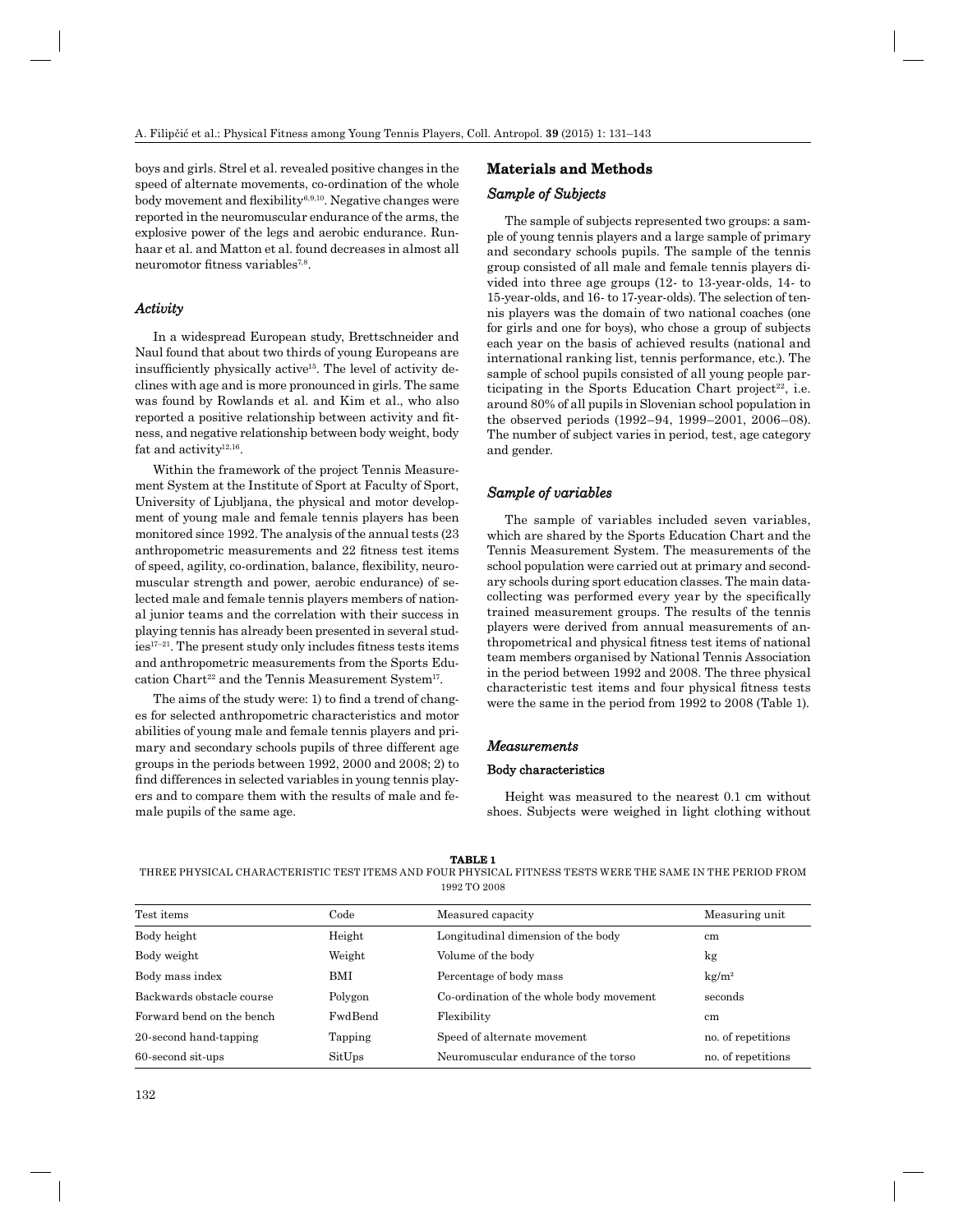shoes to the nearest 0.1 kg. The equipment for measuring height and weight were supplied by the Faculty of Sport and was different in different years. The BMI was calculated as the individual's body mass divided by the square of their height ( $kg \times m^2$ ).

#### Physical fitness

The physical fitness tests used were chosen to evaluate co-ordination of whole body movement, flexibility, speed of alternate movement and neuromuscular endurance of the torso. The tests have been used and proved in several studies17–21,23.

#### Backwards obstacle course

Co-ordination of whole body movement was measured from the position in which the subject stands on all four limbs with his/her back turned against the obstacles. At the signal of the person performing the measurement, the subject moves backwards, remaining on all four limbs, over in through the obstacle as fast as possible.

#### Forward bend on the bench

 The subject stands bare-footed on a bench, the legs are stretched, and the feet are together and parallel. With hands in front of the body, he/she pushes the board, which slides down the tape measure; the subject maintains this position for 2 seconds.

#### 20-second hand-tapping

The subject has to tap two plates alternately on the tapping board with his/her dominant hand for 20 seconds, while keeping the other hand in between the two plates.

#### 60-second sit-ups

The subject lies on his/her with legs bent and the soles of the feet resting on the ground, hands behind the head and fingers interlocked. When signalled, the subject sits up, twisting his/her trunk and touching one elbow to the opposite knee, then lies back flat again. The sit-up is repeated, the other elbow touching the other knee. The test is continued without interruption as many times as possible for a period of 60 seconds or as long as the subject can continue.

#### Statistics

Means and standard deviations were calculated for all groups. Differences between means of groups were tested with a multivariate ANOVA (MANOVA) Wilks' lambda test, followed by a univariate ANOVA for each variable. PASW Statistics 18.0 was used for analysis.

#### **Results**

#### *Male tennis players ale*

Body height and body weight (Table 2) have been decreasing in male tennis players aged 12 to 13 years and 14 to 15 years, and increasing in a group of 16- to 17-yearold male pupils. In the 16- to 17-year age group, body height increased in the period between 1992 and 2008. In 12- to 13-year-old and 14- to 15-year-old male tennis players, average body weight decreased between 1992 and 2008. An increase in body weight has been observed in the 16- to 17-year-old male tennis players. BMI has been decreasing in 12- to 13-year-old tennis players, whereas in 14- to 15-year-old and 16- to 17-year-old players the values revealed a decrease in the period between 1999 and 2001 and an increase in the period from 2006 to 2008.

In the backwards obstacle course test, young male tennis players achieved significantly lower results in all age groups with the exception of 16- to 17-year-old male pupils. The average values of the whole body co-ordination test item have decreased in 14- to 15-year-old male tennis players. In flexibility, 14- to 15-year-old and 16- to 17-year-old male tennis players achieved lower results; in particular, older pupils revealed a significant negative trend. In the 12- to 13-year-old age group, the trend is combined, as the players in the 1999 to 2001 period achieved better results than their peers in the other two periods. The speed of alternate movements revealed a decrease in 12- to 13-yearold and 14- to 15-year-old male tennis players and a significant increase in the 16- to 17-year-old group. The sitUps test item showed a negative trend of average values in the studied period between 1991 and 2008 for the 12- to 13-year-old group, a combined trend in 14- to 15-year-old and a positive one in 16- to 17-year-old male tennis players.

#### *Male pupils (school population) ale population)*

In the school population, male pupils of all ages showed (Table 2) an increase of body height and BMI from one studied period to another. Average body height and body weight values for both genders revealed an increase in the studied period between 1992 and 2008 by 2.5% to 7.5%.

In co-ordination of whole body movement, a negative trend of average values has been observed in male and female pupils in the period between 1992 and 2008. Furthermore, in the 16- to 17-year-old category of male pupils, among whom the trend was combined, the results showed a decrease in the 2006 to 2008 period. Decreases ranged from 1% in the 16- to 17-year-old male pupils to 6.4% in 12- to 13-year-old group. Male pupils of all age groups showed lower flexibility through the observed periods (fwdBend); the results were lower by between 4.3% and 5.9%, respectively. In the 1992–2008 period, the average results of speed of alternate movement decreased between 0.6% and 2.5%, respectively. Average values in the test item of neuromuscular endurance of the torso revealed a positive trend in all age groups, with an increase of between 6.6% and 9.6% for male pupils and 8.0% to 14.6% for female pupils.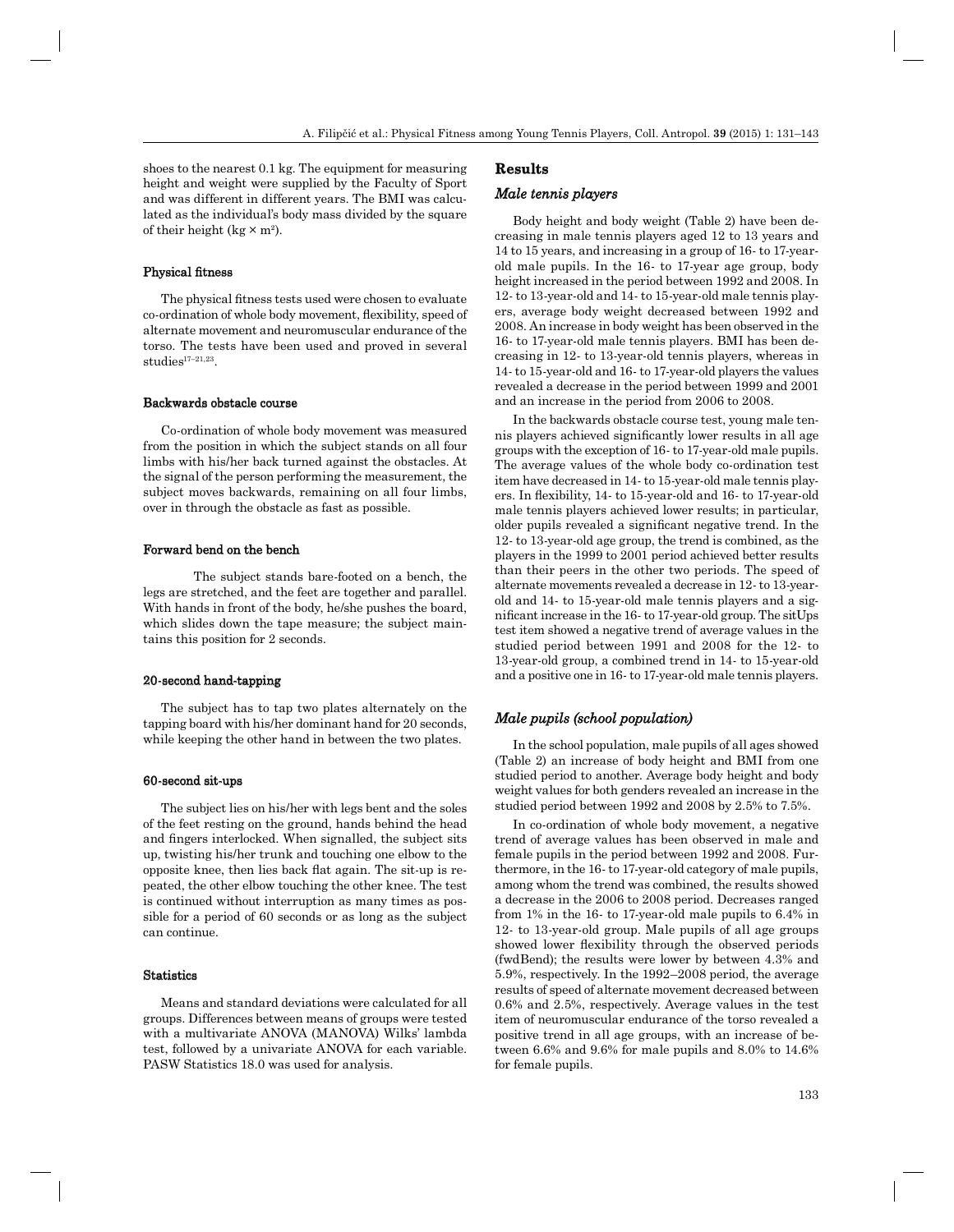| TABLE | 2 |
|-------|---|
|       |   |

#### MEANS, STANDARD DEVIATION (SD) AND NUMBER OF CASES IN SAMPLES OF MALE TENNIS PLAYERS & SCHOOLBOYS

|                                                      |         |                                    |          |                           |          |                    | Age                       |        |                   |                           |          |
|------------------------------------------------------|---------|------------------------------------|----------|---------------------------|----------|--------------------|---------------------------|--------|-------------------|---------------------------|----------|
|                                                      |         |                                    |          | 12-to 13-year-old         |          | 14- to 15-year-old |                           |        | 16-to 17-year-old |                           |          |
|                                                      |         |                                    | Period   |                           |          |                    | Period                    |        |                   | Period                    |          |
|                                                      |         |                                    |          | 1992-94 1999-2001 2006-08 |          |                    | 1992-94 1999-2001 2006-08 |        |                   | 1992-94 1999-2001 2006-08 |          |
|                                                      |         | $\overline{\textbf{X}}$            | 169.0    | 160.9                     | 159.9    | 176.2              | 175.7                     | 173.3  | 178.1             | 181.1                     | 182.1    |
|                                                      | Height  | ${\rm SD}$                         | 7.91     | 8.45                      | 7.60     | 6.66               | 6.53                      | 7.05   | 4.97              | 5.04                      | 5.28     |
|                                                      |         | N                                  | 14       | 49                        | 59       | $32\,$             | 23                        | 41     | 33                | 26                        | 10       |
|                                                      |         | $\overline{\text{X}}$              | $58.2\,$ | $50.2\,$                  | 48.0     | 64.0               | $62.5\,$                  | 62.5   | 69.2              | 70.3                      | $72.0\,$ |
|                                                      | Weight  | ${\rm SD}$                         | 7.75     | 9.87                      | 8.72     | 7.25               | 8.05                      | 9.08   | 6.30              | 4.84                      | 9.87     |
|                                                      |         | $\mathbf N$                        | 14       | 49                        | $59\,$   | 32                 | $\bf 23$                  | 41     | $33\,$            | ${\bf 26}$                | 10       |
|                                                      |         | $\overline{\textbf{X}}$            | 20.29    | 19.25                     | 18.65    | 20.59              | 20.18                     | 20.74  | 21.85             | 21.43                     | 21.65    |
|                                                      | BMI     | ${\rm SD}$                         | 1.722    | 2.448                     | 2.008    | 1.639              | 1.839                     | 2.029  | 2.412             | 1.136                     | 2.230    |
| Male tennis players                                  |         | $\mathbf N$                        | 14       | 49                        | 59       | $32\,$             | $\bf 23$                  | 41     | $33\,$            | ${\bf 26}$                | 10       |
|                                                      |         | $\overline{\textbf{X}}$            | 8.98     | 10.83                     | 10.97    | 9.12               | 9.94                      | 9.49   | 8.12              | 9.02                      | 7.92     |
|                                                      | Polygon | ${\rm SD}$                         | $3.63\,$ | 2.11                      | 2.08     | 1.53               | 1.52                      | 1.54   | 1.14              | 1.56                      | 0.95     |
|                                                      |         | N                                  | 14       | 49                        | 59       | 20                 | 21                        | 40     | 10                | 25                        | 10       |
|                                                      |         | $\overline{\textbf{X}}$            | 48.4     | 50.1                      | 43.6     | 50.1               | 50.1                      | 47.6   | 52.0              | 50.9                      | 49.5     |
|                                                      | fwdBend | ${\rm SD}$                         | 5.23     | 5.58                      | 6.48     | 6.76               | 5.58                      | 7.47   | 6.40              | 7.63                      | 7.23     |
|                                                      |         | $\mathbf N$                        | 14       | 50                        | $59\,$   | $32\,$             | $\bf 23$                  | 41     | $33\,$            | ${\bf 26}$                | $10\,$   |
| sko<br>$\overline{\phantom{a}}$<br>School population |         | $\overline{\overline{\mathbf{X}}}$ | 43.9     | 43.5                      | 42.7     | 48.8               | 48.7                      | 47.7   | 46.8              | 50.5                      | 54.6     |
|                                                      | Tapping | SD                                 | 4.08     | 4.95                      | 3.91     | 4.49               | 4.71                      | 3.79   | 6.52              | 3.54                      | 6.00     |
|                                                      |         | $\mathbf N$                        | 14       | $50\,$                    | $59\,$   | $21\,$             | $\bf 23$                  | $40\,$ | $12\,$            | $\sqrt{27}$               | $10\,$   |
|                                                      |         | $\overline{\textbf{X}}$            | $55.6\,$ | 53.4                      | 52.9     | 57.4               | 62.8                      | 57.6   | 60.0              | 61.2                      | 64.3     |
|                                                      | sitUps  | ${\rm SD}$                         | 5.18     | 8.87                      | 7.69     | 8.55               | 10.94                     | 9.32   | 5.37              | 9.24                      | 7.35     |
|                                                      |         | N                                  | 14       | 50                        | 59       | 32                 | $\bf 23$                  | 40     | $33\,$            | 26                        | 10       |
|                                                      |         | $\overline{\textbf{X}}$            | 158.1    | 159.1                     | 160.2    | 171.3              | 171.9                     | 172.5  | 177.4             | 177.9                     | 178.4    |
|                                                      | Height  | SD                                 | 9.04     | 9.05                      | 9.20     | 8.29               | 8.16                      | 8.17   | 6.61              | 6.63                      | 6.82     |
|                                                      |         | N                                  | 73224    | 61273                     | 49777    | 66966              | 53662                     | 34273  | 53961             | 40968                     | 31775    |
|                                                      |         | $\overline{\textbf{X}}$            | 48.7     | 50.4                      | $52.7\,$ | 60.8               | 62.2                      | 64.2   | 68.9              | 70.0                      | 71.9     |
|                                                      | Weight  | ${\rm SD}$                         | 10.77    | 11.70                     | 12.82    | 11.17              | 11.94                     | 12.82  | 10.00             | 10.80                     | 11.58    |
|                                                      |         | N                                  | 73224    | 61273                     | 49777    | 66966              | 53662                     | 34273  | 53961             | 40968                     | 31775    |
|                                                      |         | $\overline{\textbf{X}}$            | 19.31    | 19.74                     | 20.35    | 20.62              | 20.93                     | 21.47  | 21.84             | 22.08                     | 22.57    |
|                                                      | BMI     | ${\rm SD}$                         | 3.026    | $3.374\,$                 | 3.780    | 2.853              | 3.182                     | 3.513  | 2.696             | 2.986                     | 3.208    |
|                                                      |         | Ν                                  | 73224    | 61273                     | 49777    | 66966              | 53662                     | 34273  | 53961             | 40968                     | 31775    |
|                                                      |         | $\overline{\text{X}}$              | 11.79    | 12.00                     | 12.60    | 10.28              | 10.35                     | 10.78  | 9.45              | 9.31                      | 9.55     |
|                                                      | Polygon | ${\rm SD}$                         | $3.12\,$ | 3.37                      | 3.82     | $2.51\,$           | $2.69\,$                  | 3.04   | $2.02\,$          | $2.03\,$                  | $2.31\,$ |
|                                                      |         | N                                  | 73224    | 61273                     | 49389    | 66966              | 53662                     | 34024  | 53961             | 40968                     | 31176    |
|                                                      |         | $\overline{\textbf{X}}$            | 43.7     | 43.6                      | 41.9     | 46.6               | 46.1                      | 44.0   | 48.5              | 48.2                      | 46.2     |
|                                                      | FwdBend | SD                                 | 7.15     | 7.30                      | 7.61     | 7.76               | 7.83                      | 8.30   | 7.57              | 7.77                      | 8.17     |
|                                                      |         | N                                  | 73224    | 61273                     | 49542    | 66966              | 53662                     | 34136  | 53961             | 40968                     | 31439    |
|                                                      |         | $\overline{\text{X}}$              | 40.4     | 39.6                      | 39.5     | 45.4               | 44.7                      | 44.3   | 48.0              | 48.1                      | 47.7     |
|                                                      | Tapping | SD                                 | 5.60     | 5.35                      | 5.39     | 6.05               | 5.86                      | 5.91   | 5.94              | 5.88                      | 5.84     |
|                                                      |         | N                                  | 73224    | 61273                     | 49619    | 66966              | 53662                     | 34185  | 53961             | 40968                     | 31552    |
|                                                      |         | $\overline{\mathrm{X}}$            | 42.3     | 44.5                      | 45.3     | 46.1               | 49.3                      | 49.9   | 47.2              | 51.6                      | 52.2     |
|                                                      | sitUps  | ${\rm SD}$                         | 9.16     | 9.67                      | 10.17    | 9.34               | 10.17                     | 10.60  | 8.95              | 10.30                     | 10.51    |
|                                                      |         | N                                  | 73224    | 61273                     | 49452    | 66966              | 53662                     | 34082  | 53961             | 40968                     | 31369    |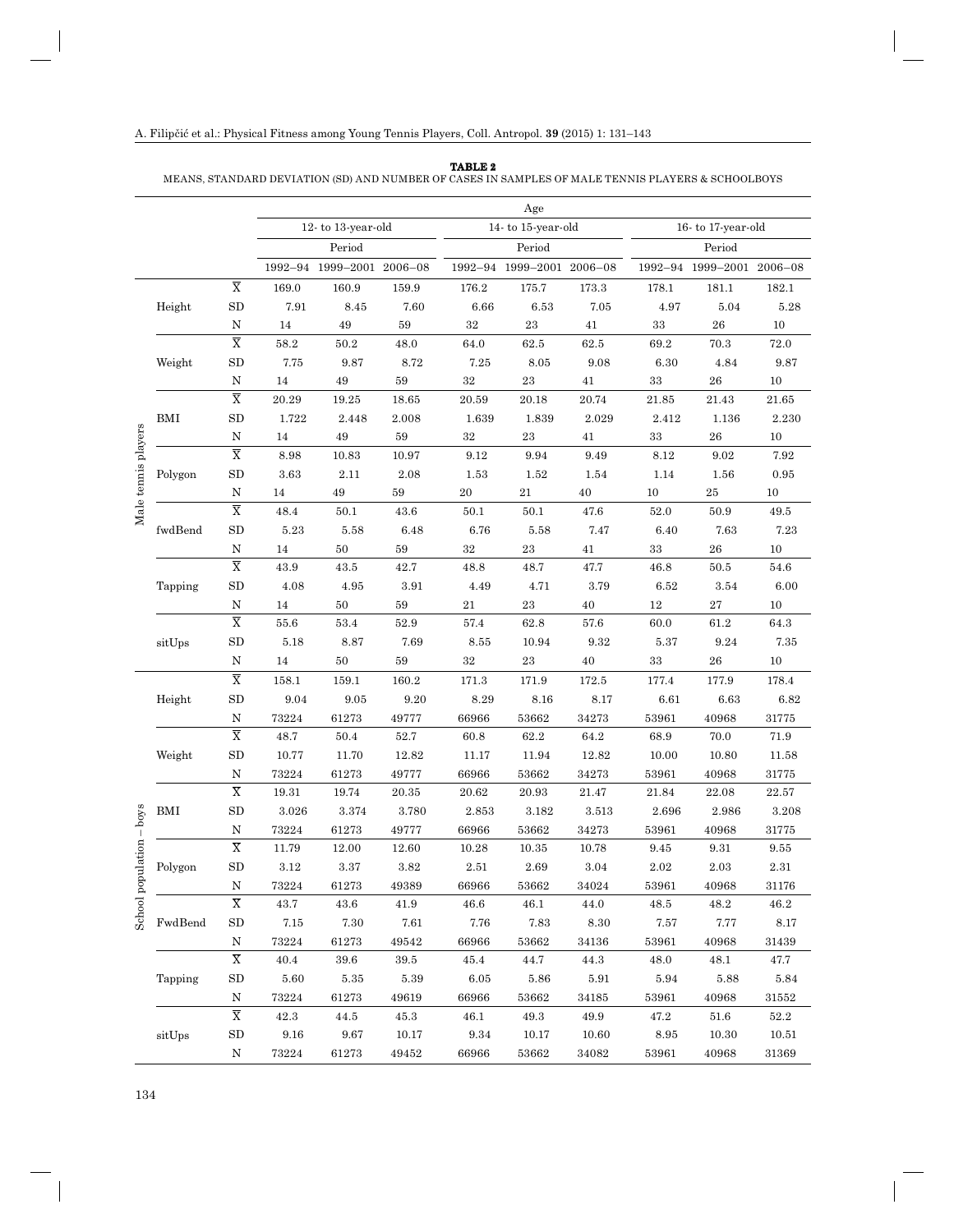#### **TABLE 3**

MEANS, STANDARD DEVIATION (SD) AND NUMBER OF CASES IN A SAMPLE OF FEMALE TENNIS PLAYERS AND SCHOOLGIRLS

|                                                                                                                                                                                                                                                                                                                                                                                                                                                                                                                                                                |            |                                    |          |                           |          |                   | Age                       |          |                   |                           |                  |
|----------------------------------------------------------------------------------------------------------------------------------------------------------------------------------------------------------------------------------------------------------------------------------------------------------------------------------------------------------------------------------------------------------------------------------------------------------------------------------------------------------------------------------------------------------------|------------|------------------------------------|----------|---------------------------|----------|-------------------|---------------------------|----------|-------------------|---------------------------|------------------|
|                                                                                                                                                                                                                                                                                                                                                                                                                                                                                                                                                                |            |                                    |          | 12-to 13-year-old         |          | 14-to 15-year-old |                           |          | 16-to 17-year-old |                           |                  |
|                                                                                                                                                                                                                                                                                                                                                                                                                                                                                                                                                                |            |                                    | Period   |                           |          |                   | Period                    |          |                   | Period                    |                  |
|                                                                                                                                                                                                                                                                                                                                                                                                                                                                                                                                                                |            |                                    |          | 1992-94 1999-2001 2006-08 |          |                   | 1992-94 1999-2001 2006-08 |          |                   | 1992-94 1999-2001 2006-08 |                  |
|                                                                                                                                                                                                                                                                                                                                                                                                                                                                                                                                                                |            | $\overline{\textbf{X}}$            | 163.5    | 162.2                     | 161.4    | 168.8             | 166.8                     | 166.3    | 167.9             | 167.4                     | 173.6            |
|                                                                                                                                                                                                                                                                                                                                                                                                                                                                                                                                                                | Height     | ${\rm SD}$                         | 6.38     | $7.25\,$                  | 6.45     | $2.57\,$          | 4.81                      | 6.06     | 1.59              | 5.09                      | 5.49             |
|                                                                                                                                                                                                                                                                                                                                                                                                                                                                                                                                                                |            | N                                  | 12       | $57\,$                    | 48       | 11                | 30                        | 30       | $\overline{4}$    | 16                        | 9                |
|                                                                                                                                                                                                                                                                                                                                                                                                                                                                                                                                                                |            | $\overline{\textbf{X}}$            | $51.7\,$ | 48.9                      | 49.3     | $59.0\,$          | 58.3                      | 55.6     | $57.5\,$          | 60.8                      | 66.2             |
|                                                                                                                                                                                                                                                                                                                                                                                                                                                                                                                                                                | Weight     | ${\rm SD}$                         | 6.23     | 6.59                      | 7.93     | 5.33              | 5.41                      | 8.17     | 4.94              | 4.69                      | 8.89             |
|                                                                                                                                                                                                                                                                                                                                                                                                                                                                                                                                                                |            | $\mathbf N$                        | $12\,$   | $57\,$                    | 47       | 11                | $30\,$                    | $30\,$   | 4                 | 16                        | 9                |
|                                                                                                                                                                                                                                                                                                                                                                                                                                                                                                                                                                |            | $\overline{\textbf{X}}$            | 19.33    | 18.51                     | 18.80    | $20.72\,$         | 20.98                     | 20.06    | 20.39             | 21.69                     | 21.93            |
|                                                                                                                                                                                                                                                                                                                                                                                                                                                                                                                                                                | BMI        | SD                                 | 1.902    | 1.653                     | 2.302    | 1.814             | 2.025                     | 2.193    | 1.470             | 1.127                     | 2.393            |
| Female tennis players                                                                                                                                                                                                                                                                                                                                                                                                                                                                                                                                          |            | $\rm N$                            | $12\,$   | 57                        | 47       | 11                | $30\,$                    | 30       | $\overline{4}$    | 16                        | $\boldsymbol{9}$ |
|                                                                                                                                                                                                                                                                                                                                                                                                                                                                                                                                                                |            | $\overline{\overline{\mathbf{X}}}$ | 8.56     | 11.03                     | 11.25    | 8.88              | 10.86                     | 10.36    | 8.90              | 11.63                     | 10.67            |
|                                                                                                                                                                                                                                                                                                                                                                                                                                                                                                                                                                | Polygon    | SD                                 | $3.05\,$ | $2.27\,$                  | 1.80     | $3.08\,$          | 1.81                      | 1.58     | 2.88              | $3.25\,$                  | 2.48             |
|                                                                                                                                                                                                                                                                                                                                                                                                                                                                                                                                                                |            | N                                  | 12       | 56                        | 48       | 11                | 28                        | 29       | $\overline{4}$    | 16                        | 9                |
|                                                                                                                                                                                                                                                                                                                                                                                                                                                                                                                                                                |            | $\overline{\textbf{X}}$            | $52.5\,$ | $51.5\,$                  | 51.0     | $54.2\,$          | 54.9                      | 53.7     | $53.3\,$          | 56.9                      | 52.8             |
|                                                                                                                                                                                                                                                                                                                                                                                                                                                                                                                                                                | fwdBend    | SD                                 | 5.70     | 5.45                      | 5.22     | 4.19              | 6.18                      | 4.21     | 5.19              | 4.67                      | 5.80             |
| $\operatorname*{grils}% \nolimits_{\mathbb{Z}}\left( \mathbb{Z}\right) ^{2}=\operatorname*{grits}% \nolimits_{\mathbb{Z}}\left( \mathbb{Z}\right) ^{2}=\operatorname*{grits}% \nolimits_{\mathbb{Z}}\left( \mathbb{Z}\right) ^{2}=\operatorname*{grits}% \nolimits_{\mathbb{Z}}\left( \mathbb{Z}\right) ^{2}=\operatorname*{grits}% \nolimits_{\mathbb{Z}}\left( \mathbb{Z}\right) ^{2}=\operatorname*{grits}% \nolimits_{\mathbb{Z}}\left( \mathbb{Z}\right) ^{2}=\operatorname*{grits}% \nolimits_{\mathbb$<br>$\overline{\phantom{a}}$<br>School population |            | N                                  | $12\,$   | $55\,$                    | 48       | 11                | $\bf 29$                  | $30\,$   | $\overline{4}$    | 16                        | 9                |
|                                                                                                                                                                                                                                                                                                                                                                                                                                                                                                                                                                |            | $\overline{\textbf{X}}$            | 46.8     | 43.4                      | 43.6     | 47.8              | 46.4                      | 48.6     | 46.3              | 48.7                      | $51.2\,$         |
|                                                                                                                                                                                                                                                                                                                                                                                                                                                                                                                                                                | Tapping    | SD                                 | $3.31\,$ | 4.02                      | 3.48     | 3.54              | 2.82                      | 4.44     | 7.23              | 2.89                      | 2.99             |
|                                                                                                                                                                                                                                                                                                                                                                                                                                                                                                                                                                |            | $\rm N$                            | 12       | 56                        | 48       | 11                | $\bf 29$                  | $\bf 29$ | 4                 | 14                        | 9                |
|                                                                                                                                                                                                                                                                                                                                                                                                                                                                                                                                                                |            | $\overline{\textbf{X}}$            | $53.4\,$ | 49.9                      | 48.5     | 60.7              | 52.8                      | 53.2     | 53.3              | 55.9                      | 58.9             |
|                                                                                                                                                                                                                                                                                                                                                                                                                                                                                                                                                                | sitUps     | SD                                 | 10.58    | 7.45                      | 8.05     | 9.17              | 7.61                      | 7.70     | 7.63              | 6.17                      | 8.57             |
|                                                                                                                                                                                                                                                                                                                                                                                                                                                                                                                                                                |            | N                                  | 12       | 55                        | 48       | 11                | $\bf 29$                  | $30\,$   | $\overline{4}$    | 16                        | 9                |
|                                                                                                                                                                                                                                                                                                                                                                                                                                                                                                                                                                |            | $\overline{\textbf{X}}$            | 158.5    | 159.1                     | 159.6    | 164.2             | 164.4                     | 164.6    | 165.7             | 165.8                     | 166.1            |
|                                                                                                                                                                                                                                                                                                                                                                                                                                                                                                                                                                | Height     | ${\rm SD}$                         | 7.20     | 7.10                      | 7.09     | 5.95              | 6.00                      | 6.12     | 5.82              | 5.93                      | 6.10             |
|                                                                                                                                                                                                                                                                                                                                                                                                                                                                                                                                                                |            | N                                  | 69045    | 57678                     | 46539    | 63844             | 49730                     | 30910    | 56053             | 38239                     | 30947            |
|                                                                                                                                                                                                                                                                                                                                                                                                                                                                                                                                                                |            | $\overline{\textbf{X}}$            | 49.3     | $50.2\,$                  | $51.6\,$ | $56.0\,$          | 56.2                      | $57.5\,$ | 58.4              | 58.5                      | 59.9             |
|                                                                                                                                                                                                                                                                                                                                                                                                                                                                                                                                                                | Weight     | SD                                 | 9.57     | 10.25                     | 10.96    | 8.56              | 9.29                      | 9.97     | 8.08              | 8.74                      | 9.32             |
|                                                                                                                                                                                                                                                                                                                                                                                                                                                                                                                                                                |            | $\mathbf N$                        | 69045    | 57678                     | 46539    | 63844             | 49730                     | 30910    | 56053             | 38239                     | 30947            |
|                                                                                                                                                                                                                                                                                                                                                                                                                                                                                                                                                                |            | $\overline{\textbf{X}}$            | 19.52    | 19.75                     | 20.16    | 20.75             | 20.77                     | 21.18    | 21.25             | 21.28                     | 21.70            |
|                                                                                                                                                                                                                                                                                                                                                                                                                                                                                                                                                                | <b>BMI</b> | ${\rm SD}$                         | 3.021    | 3.311                     | 3.566    | 2.826             | 3.091                     | 3.300    | 2.669             | 2.896                     | 3.012            |
|                                                                                                                                                                                                                                                                                                                                                                                                                                                                                                                                                                |            | N                                  | 69045    | 57678                     | 46539    | 63844             | 49730                     | 30910    | 56053             | 38239                     | 30947            |
|                                                                                                                                                                                                                                                                                                                                                                                                                                                                                                                                                                |            | $\overline{\textbf{X}}$            | 13.03    | 13.01                     | 13.41    | 12.27             | 12.06                     | 12.37    | 12.08             | 11.57                     | 11.86            |
|                                                                                                                                                                                                                                                                                                                                                                                                                                                                                                                                                                | Polygon    | ${\rm SD}$                         | 3.19     | 3.26                      | 3.59     | 2.84              | 2.83                      | $3.12\,$ | 2.61              | 2.55                      | 2.72             |
|                                                                                                                                                                                                                                                                                                                                                                                                                                                                                                                                                                |            | N                                  | 69045    | 57678                     | 46078    | 63844             | 49730                     | 30660    | 56053             | 38239                     | 30190            |
|                                                                                                                                                                                                                                                                                                                                                                                                                                                                                                                                                                |            | $\overline{\textbf{X}}$            | 49.9     | 49.5                      | 48.3     | 52.3              | 52.1                      | 50.3     | 53.4              | $53.4\,$                  | 51.3             |
|                                                                                                                                                                                                                                                                                                                                                                                                                                                                                                                                                                | fwdBend    | ${\rm SD}$                         | 6.59     | 6.83                      | 7.32     | 6.46              | 6.71                      | 7.30     | 6.26              | 6.62                      | 7.26             |
|                                                                                                                                                                                                                                                                                                                                                                                                                                                                                                                                                                |            | N                                  | 69045    | 57678                     | 46336    | 63844             | 49730                     | 30809    | 56053             | 38239                     | 30606            |
|                                                                                                                                                                                                                                                                                                                                                                                                                                                                                                                                                                |            | $\overline{\textbf{X}}$            | 40.4     | $39.8\,$                  | 39.9     | $\bf 43.5$        | 43.4                      | 43.4     | 44.7              | 45.3                      | 45.2             |
|                                                                                                                                                                                                                                                                                                                                                                                                                                                                                                                                                                | Tapping    | SD                                 | 5.25     | 5.00                      | 5.11     | 5.41              | 5.14                      | 5.35     | 5.46              | 5.17                      | 5.12             |
|                                                                                                                                                                                                                                                                                                                                                                                                                                                                                                                                                                |            | Ν                                  | 69045    | 57678                     | 46383    | 63844             | 49730                     | 30827    | 56053             | 38239                     | 30714            |
|                                                                                                                                                                                                                                                                                                                                                                                                                                                                                                                                                                |            | $\overline{\textbf{X}}$            | 40.0     | 42.4                      | 43.5     | 41.2              | 45.4                      | 46.4     | 41.4              | 47.3                      | 48.5             |
|                                                                                                                                                                                                                                                                                                                                                                                                                                                                                                                                                                | sitUps     | ${\rm SD}$                         | 8.30     | 8.80                      | 9.42     | 8.71              | 9.53                      | 10.03    | 8.69              | 9.70                      | 10.11            |
|                                                                                                                                                                                                                                                                                                                                                                                                                                                                                                                                                                |            | N                                  | 69045    | 57678                     | 46218    | 63844             | 49730                     | 30713    | 56053             | 38239                     | 30415            |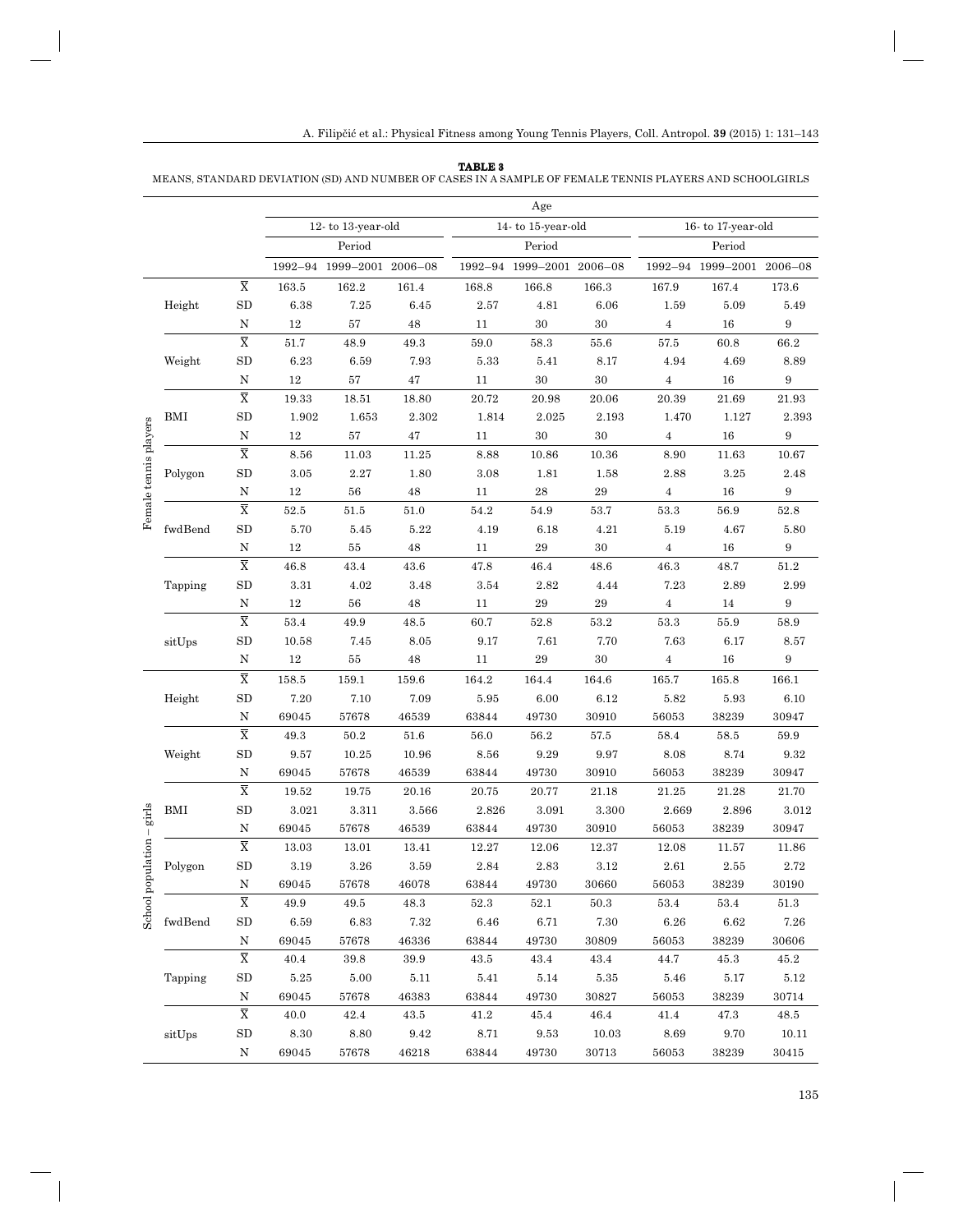#### *Female tennis players emale*

An analysis of trends in female tennis players (Table 3) revealed a decrease in body height for 12- to 13-yearolds and 14- to 15-year-olds, whereas in 16- to 17-year-old players the trend of average values was combined. In the 16- to 17-years age group, body height increased by 5.7 cm between 1992 and 2008. The changes of values are even more diverse in body weight, as a combined trend has been revealed in 12- to 13-year-old female tennis players, in 14- to 15-year-olds body weight decreased, and the average body weight in the oldest age group increased by 13.1% in the 1992 to 2008 period. The BMI values in 12- to 13-yearold female tennis players in the period between 1999 and 2001 decreased, increased between 2006 and 2008, whereas in the group of 14- to 15-year-olds, the values increased in the second period and decreased in the last period. In the oldest group of female tennis players, the BMI values have been increasing from one period to another.

In the Backwards obstacle course, the group of 12- to 13-year-old female tennis players were slower in every period and in the groups of 14- to 15-year-old and 16- to 17-year-old players the trend was combined: in the first (1992–94) and second (1999–2001) periods, the results were lower and in the third slightly better. The biggest decline has been observed in 12- to 13-year-old female tennis players, as the results decreased by 23% between 1990 and 2008. The decrease is smaller in 14- to 15-yearold (14.2%) and 16- to 17-year-old (16.5%) female tennis players. A combined trend has also been observed in flexibility in among of 14- to 15-year-old and 16- to 17-year-old female pupils, whereas a group of 12- to 13-year-old female tennis players was less flexible in every period. Female tennis players measured in the 2006–2008 period were less flexible, by  $0.9\%$  to  $2.9\%$ , compared to their peers in the 1992–1994 period. Among female tennis players, the ability to execute alternate movements decreased by 7.3% in the 12- to 13-year-old age group and increased in 14- to 15-year-old and 16- to 17-year-old groups of female tennis players by 1.6% and 9.6%, respectively. Regarding the neuromuscular endurance of the torso, lower results in the observed period in 12- to 13-year-old (–10.1%) and 14- to 15-year-old (–14.1%) female tennis players were recorded, whereas in the 16- to 17-year-old age group of female pupils they increased by 9.5% (Table 2).

#### *Female pupils emale*

The results of pupils of the same age showed (Table 3) that female pupils were becoming taller, heavier and had higher BMI as well having better neuromuscular endurance of the torso. In co-ordination of the whole body movement, the trend is combined in all three age groups with a negative trend of average values in all age groups in the period between 1992 and 2008. The group of 12- to 13-year-old female pupils revealed lower results by 2.8%, the group of 14- to 15-year-old female pupils by only 0.8%, whereas the oldest age group increased average values by

 $1.8\%$ . Female pupils in all age groups showed lesser flexibility from one period to another. The negative trend of results was different in individual categories and ranged between 3.3% and 4.1%. In the period between 1992 and 2008, the results in speed of alternate movements decreased in all age groups with the exception of 16- to 17-year-old female pupils, among whom an increase of 1.1% was revealed. In other observed age groups, a decrease of average values in hand tapping ranged between 0.2 % and 1.2%. Average values in the neuromuscular endurance of the torso in female pupils increased by 8% to 14.6%.

Changes in the three observed periods and differences between male and female tennis players, and male and female are presented in Figure 1 for morphological measures and Figure 2 for motor abilities.

## *Differences in main factors (group, age, gander, period)*

Multivariate variance analysis (Table 4) revealed the statistically significant effects of all main factors (group, age, gender and period), as well as in interactions group\*period, group\*gender and age\*gender. The results of the univariate analysis of variance showed the expected differences between the school pupils and tennis players. Differences between the school population and the group of tennis players were statistically significant in all variables except for body weight.

A comparison of all three age groups (12- to 13-yearolds, 14- to 15-year-olds, and 16- to 17-year-olds) revealed statistically significant differences in all observed variables. A comparison of genders also reveals differences in all dependent variables, except in BMI. Differences between different periods of measurement were statistically significant only in the variables of polygon, fwdBend and sitUps. Statistical differences in a larger number of variables were revealed in the interactions of group\*period (polygon, sitUps), age\*period (body height, tapping, sit-Ups) and age\*gender (body height, body weight, polygon, tapping).

## **Discussion and Conclusions**

In this study, the physical characteristics and the fitness levels of young tennis players were compared across three age categories in three different periods.

#### *Physical characteristics hysical*

A decrease in average body height in group 12- to 13-year-old and 14- to 15-year-old tennis players is unexpected, particularly when considering the highly positive trend in the school population. Two reasons can be found for the decrease in body height. Firstly, tennis was extremely popular in the 1980s; consequently, a large number of extremely talented children with above average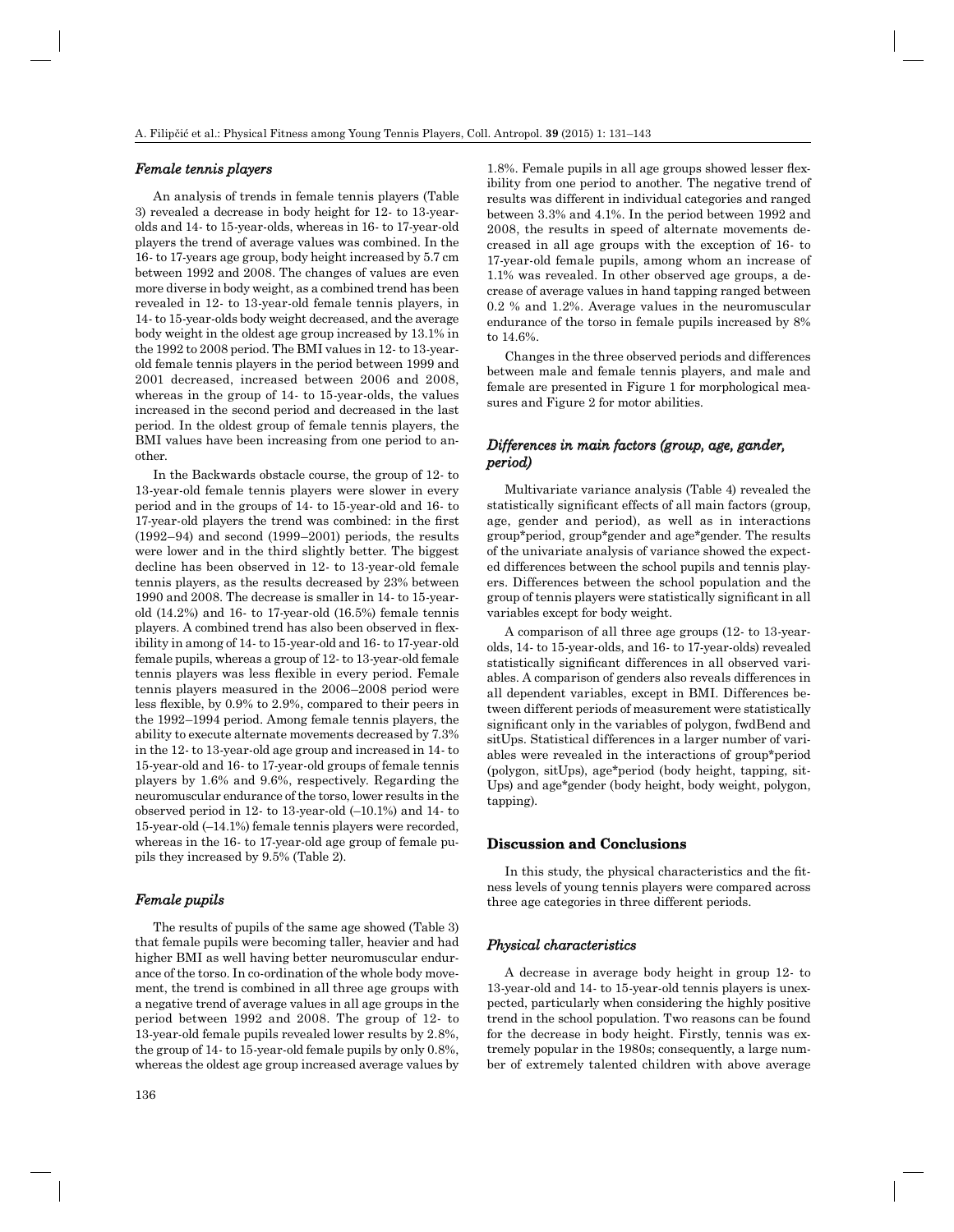

*Fig.1. Comparison of morphological measures (Means) between male and female tennis players, schoolboys and schoolgirls in three periods.*

anthropometric characteristics participated in tennis. Secondly, the characteristics of tennis game have changed since 1990; the game has become more dynamic and faster, including in younger age groups (12&under, 14&under). In such circumstances, an accentuated body height at that age is more of a hindrance than an advantage. In younger age categories, a player's serve does not have a high impact on success: speed and agility are more beneficial. Thus and Müller found high importance of speed in tennis players of both genders between the ages of 10 and 13 years; similar findings have been presented by Unierzyski and Filipčič & Filipčič for male and female tennis players aged 12 to 14 years, where competitive success has been explained with the statistical significance of speed and agility<sup>21–25</sup>. Certainly, the importance of selection by national coaches cannot be neglected; members of national teams have been selected mostly on a basis of actual tennis performance and position on the ranking list.

In older age categories, body height is more emphasised and has a positive correlation with the efficiency of serve<sup>26</sup>. Body height also has (together with more prominent extremities) a positive influence on the efficiency of the utilisation of the kinetic chain in the execution of tennis strokes; it also increases leverage, which is essential in rotational movements of hips and shoulders, i.e. angular momentum<sup>27</sup>. Coordinated rotational movements of body segments and the tennis racket increases the speed of the racket and the ball, amounting to 30 m/s in groundstrokes and in serves up to  $45 \text{ m/s}^{28,29}$ .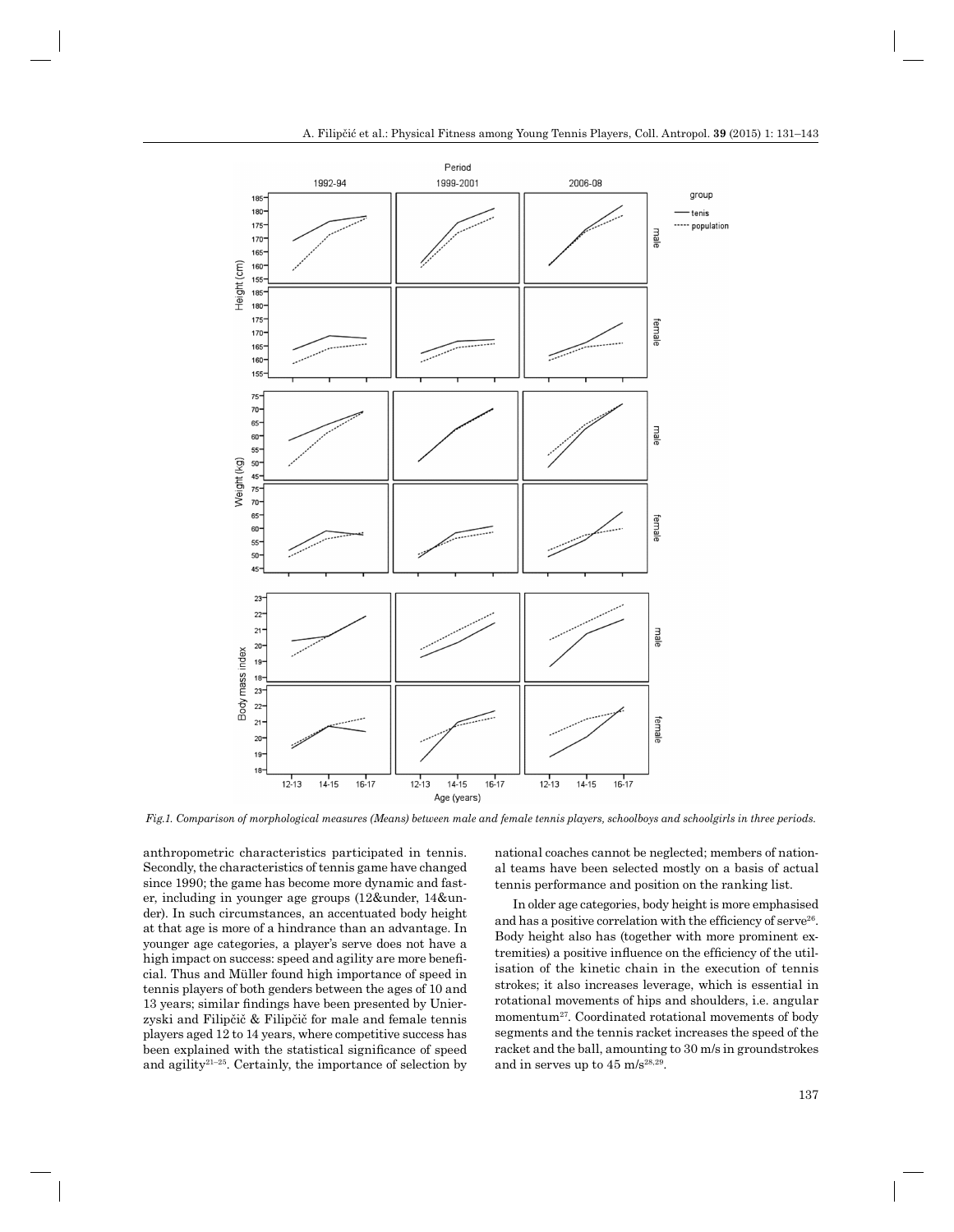In male and female 12- to 13-year-old and 14- to 15-year-old tennis players, average body weight has decreased in the observed period, whereas in 16- to 17-yearold male and female tennis players it has increased. Lower body weight in younger age categories enables quick initiation of movements (split step and speed of accelera



*Fig. 2. Comparison of motor abilities (Means) between male and female tennis players, schoolboys and schoolgirls in three periods.*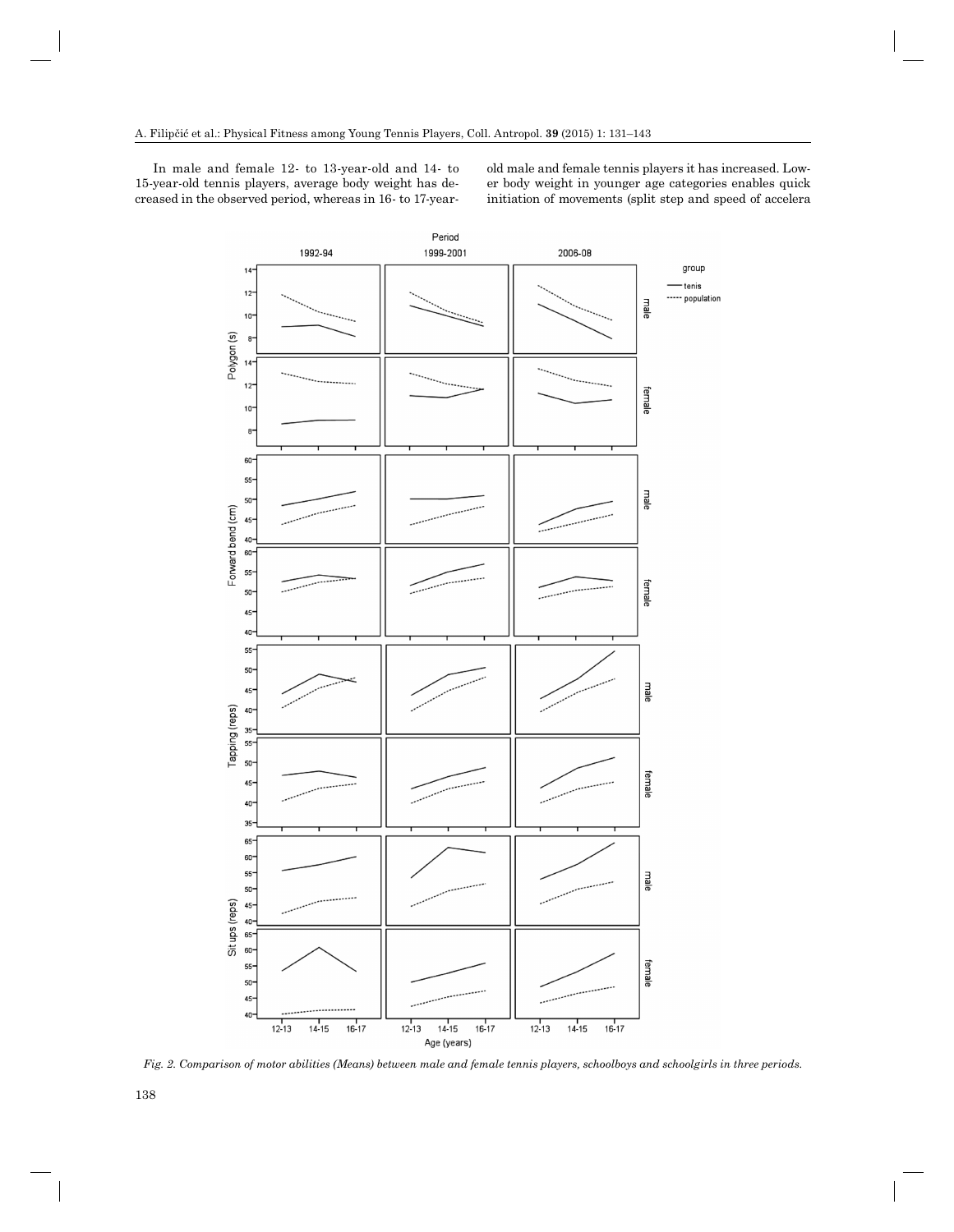|--|

UNIVARIATE AND MULTIVARIATE (MANOVA) F-TESTS FOR DIFFERENCES OF GROUP MEANS (F VALUES, SIGNIFICANT AT 0.05 LEVEL, ARE UNDERLINED)

| Source                        | Height  | Weight  | BMI  | Polygon | Fwdbend | Tapping | Situps | <b>MANOVA</b> |
|-------------------------------|---------|---------|------|---------|---------|---------|--------|---------------|
| Group                         | 59.5    | 2.4     | 6.4  | 96.5    | 51.3    | 126.9   | 361.9  | 68.2          |
| Age                           | 332.4   | 206.4   | 50.0 | 24.6    | 26.5    | 134.6   | 46.1   | 73.4          |
| Gender                        | 232.2   | 86.6    | 2.1  | 53.4    | 144.5   | 7.9     | 52.2   | 91.6          |
| Period                        | 0.8     | 1.5     | 0.8  | 7.5     | 14.5    | $1.2\,$ | 3.4    | 5.9           |
| Group * age                   | $0.4\,$ | 0.1     | 0.4  | 4.1     | 0.4     | 0.5     | 1.4    | 1.6           |
| Group * period                | 2.2     | 2.5     | 1.9  | 9.1     | 0.6     | 2.8     | 7.3    | 4.7           |
| Group * gender                | 0.0     | 0.1     | 0.0  | 6.0     | 3.1     | 1.7     | 0.4    | 3.9           |
| Age * period                  | 2.7     | 1.7     | 0.3  | $1.5\,$ | 0.2     | 4.0     | 2.5    | 1.4           |
| Age * gender                  | 61.6    | 17.1    | 0.6  | 7.0     | 0.6     | 7.6     | 1.6    | 11.6          |
| Period * gender               | 0.8     | $0.2\,$ | 0.3  | 0.5     | 0.9     | $0.5\,$ | 0.9    | 0.9           |
| Group * age * period          | 3.6     | 2.3     | 0.7  | 0.6     | 0.5     | 2.9     | 1.1    | $1.2\,$       |
| Group $*$ age $*$ gender      | 0.3     | 1.1     | 0.7  | 0.4     | 0.1     | 0.1     | 0.3    | 0.3           |
| Group * period * gender       | 1.8     | 1.5     | 0.8  | 1.6     | 0.5     | 0.9     | 1.8    | $1.2\,$       |
| Age $*$ period $*$ gender     | 1.3     | 0.7     | 0.9  | 0.1     | 1.5     | 0.7     | 1.6    | $1.2\,$       |
| Group * age * period * gender | 1.3     | 0.7     | 0.9  | 0.1     | 1.2     | $0.6\,$ | 1.6    | 1.1           |

tion), efficient positioning for the shot (footwork and movement patterns) and changes in direction (agility). Thus, Westerstahl et al.  $(2003)^4$  found that the increased body weight of young people results in worse results in movements, where the body has to overcome the gravitational force (run, walk, jumps, sit-ups). Consequently, lighter tennis players have more aerobic endurance as they carry less body weight.

A significant increase of average body weight among 16- to 17-year-old male and female tennis players confirms the findings from other studies<sup>10</sup>. Increased body weight in male tennis players is a result of hormonal changes in puberty and training aimed at increases of neuromuscular strength and power. In male tennis players, from the aspect of significantly increased values, it can be concluded that the possibility of excess body weight exists. According to the findings of numerous studies that revealed the phenomenon of increased numbers of children and youth with excess body weight, the phenomenon of non-optimal weight also occurs in trained female athletes $2-4,30-34$ .

It was expected that young tennis players would have lower BMI values than their school peers in the majority of age groups and observed periods. Nevertheless, some studies examining the correlation of the anthropometric characteristics and the sports activity of young people showed that there is no clear evidence for a relationship between BMI and physical activity 8,15. Undoubtedly, there are differences in average BMI values in all three age groups, as the values have been constantly increasing. Strel et al. found that BMI begins to differ with gender, particularly after the age of 16 years<sup>5</sup>. The present study of young tennis players did not find differences in BMI for different periods of measurements, indicating that athletes with regular sports activity regulate their BMI val-

ues, which was not the same for the school population. The comparison of the results showed that in 1983 the percentage of school pupils having an appropriate weight was about 10% lower than in 2003. The biggest percentage of overweight Slovenian children, according to the BMI  $(25-30 \text{ kg} \times \text{m}^{-2})$  was found in boys aged 9 to 14 years and girls aged 8 to 13 years. Westerstahl et al. investigated changes in 16-year-olds' fitness from 1974 to 1995<sup>4</sup>. Both boys and girls in 1995 weighed more and had a higher BMI than in 1974. Similarly, Troiano et al. found that the largest increase in BMI values occurred in the period between 1976 and 1980<sup>33</sup>. Herman and Groffik interpreted the increase in the BMI values in Polish children and youth to be a result of biological changes and improved living conditions in the society<sup>35</sup>.

## *Physical fi hysical fitness*

The backwards obstacle course test item revealed a decline in both young tennis players as well as in the school population in the majority of age groups, whereas in male and female tennis players (14- to 15-year-old, 16 to 17-year-old) in the 2006 to 2008 period an increase of average values has been observed. This is in line with the conclusions by Strel et al., revealing a strong positive trend in Slovenian children and youth between 1990 and 200010. It was found that the results of this test item depend on the efficiency of sensory motor reception centres, processing and storing of motor information, and from the activity of cortical centres in the central nervous system. Positive changes in coordination have also been observed in boys in Portugal, aged 6 to 9 years, with the ability of coordination increasing both with age and both genders. The boys' test values are higher than those of the girls<sup>15</sup>.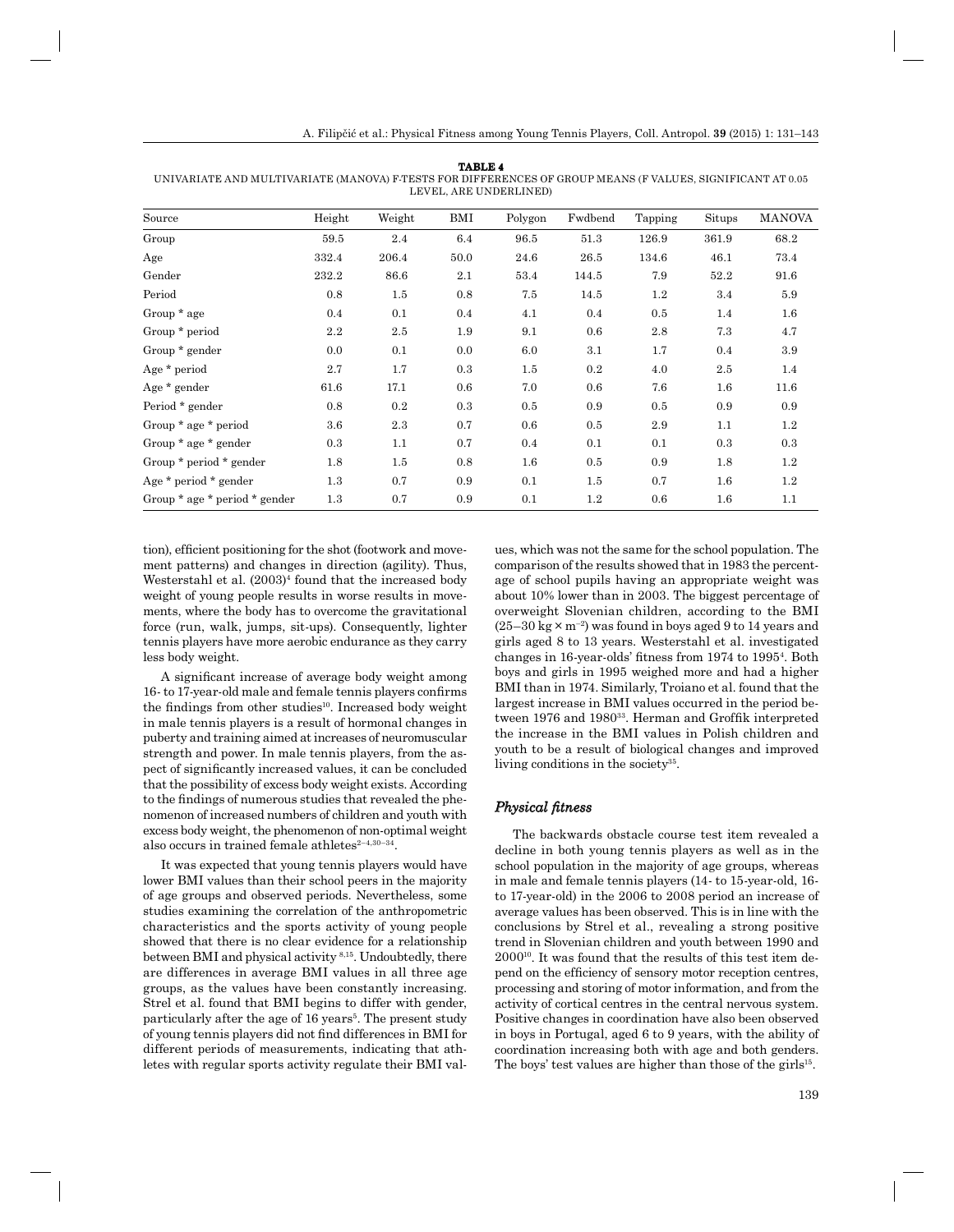A negative trend of average values in flexibility has been observed in both young tennis players and the school pupils. It can be concluded that the passive and sedentary lifestyle of children and youth, both regularly and irregularly active in sport, is also reflected in the progressively worse results in flexibility. In all age categories of the school pupils, the average values of flexibility decreased in the period between 1992 and 2008. Studies on Portuguese children aged 6 to 9 years indicate that girls are more flexible than boys; however, a negative trend has been observed in both genders<sup>15</sup>. In contrast, Strel et al. found opposite results in the period between 1990 and  $2000$ , i.e. an increase in the average values of flexibility by 1% to 3%9 . It is obvious that the negative effects of inactive spending of free time in children also result in poorer results of flexibility, which only worsen in young people with age.

The study by Kovač et al. found a positive trend of results in the period between 1992 and 2008 in 16- to 17-year-old tennis players<sup>36</sup>. However, the same is not true for other age groups of tennis players and the school pupils, among whom the results have decreased. A positive change of average values in hand tapping in 16- to 17-yearold male and female tennis players is a result of the effects of planned and programmed training, which for tennis requires fast and repetitive execution of movements with the dominant hand. Undoubtedly, one of the more salient characteristics of efficient tennis technique is an optimal kinetic chain, which results in the high speed of the racket towards the ball and which, in the last part of the shot, also includes upper- and under-arm movement. The negative trend in the speed of alternate movements in other age groups is not in compliance with the findings by Strel et al., who found positive changes in the period between 1990 and 20009 . Among female pupils, the results have increased until the age of 14 years and in boys up to the age of 19 years. The hand tapping test measures the frequency of simple movement. The ability to quickly execute simple movements depends on the speed of transfer of information to motor centres and the co-ordinated regulation of simple motor tasks. Due to the demand for the highest number of repetitions, which follow in opposite directions, the results depend on the ability to quickly change the activation of synergists and antagonists, personal rhythm and a parallel analysis of information or a certain level of working of intellectual potential for perception, analysing and correcting movement.

The neuromuscular endurance of the body in all age groups of male and female pupils as well as in 16- to 17-year-old male and female tennis players significantly improved in the observed period. The increase of results in the neuromuscular endurance of the body was observed by Strel et al., who found that the results in boys between 1990 and 2000 improved by 15%, whereas in girls in the same period the trend of improvement was observed from the age of 14 to 19 years<sup>9</sup>. Kovač et al. defined sit-ups as an activity of large muscle groups performed while overcoming resistance by repeating the flexion in the hip joint36. Longer lasting activity requires activation of the

mechanism for regulation of the duration of excitation; for successful execution, the assistance of the mechanism for synergy automation and the regulation of tonus, which manages inter-muscular co-ordination and thus influences the economy of movement, is also required. Many researchers found that in recent decades young people achieved better results in their power of legs and the neuromuscular endurance of abdominal musculature<sup>5,10,15,37</sup>, but some also observed decreases in the results<sup>4,38</sup>. The conclusions of such studies indicate that a positive trend of changes in the average values of neuromuscular endurance of the body has been observed, particularly in older tennis players and the groups of boys and girls. The reasons for positive changes lie in a greater understanding of young people about the importance of activity, care for external looks and wide supply (fitness centres, sport clubs) as well as in media support for various sports programmes (body pump, Pilates etc.) and equipment (exercise ball etc.), intended for the development of neuromuscular strength and power.

## *Trends of differences in main factors (group, age, gander, period) ander,*

A comparison of average values of individual variables among young tennis players and their school counterparts reveals the expected better results of selected and trained athletes in physical fitness tests. Looking at body weight, both male and female pupils had higher values in all three observed periods, compared to male and female tennis players. Additionally, a comparison with the study by Kovač et al. revealed that young tennis players achieved higher values in the variable body height, and male pupils did in body weight<sup>36</sup>. The conclusions confirm the findings that the continual sports activity of young tennis players has a positive influence on the regulation of body weight. As tennis players of both genders are a selected group, subjected to strict selection criteria and long-term training processes, it was to be expected that they would achieve higher average values in body height and all physical fitness test items and lower values in body weight in BMI. Similarly, Philippaerts et al. found that although the differences between young football players and non-athletic adolescents are small, it is possible that the timing of growth in muscle mass is also influenced by systematic soccer-specific training<sup>39</sup>.

Differences between the three age groups (12- to 13-year-old 14- to 15-year-old 16- to 17-year-old), genders (male, female), and the interactions of group\*gender and age\*gender have been examined in numerous studies; they indicated a highly intensive and diverse physical development and changes, which occur between the ages of 11 and 17 years, as well as biological differences between boys and girls, and the differences in the pace of their physical development. Another representative sample of 16-yearold Swedish pupils found that differences in motor ability between boys and girls were influenced by educational programmes status. Boys were statistically significantly better in sit-ups, run-walk, two-hand lift, Sargent jump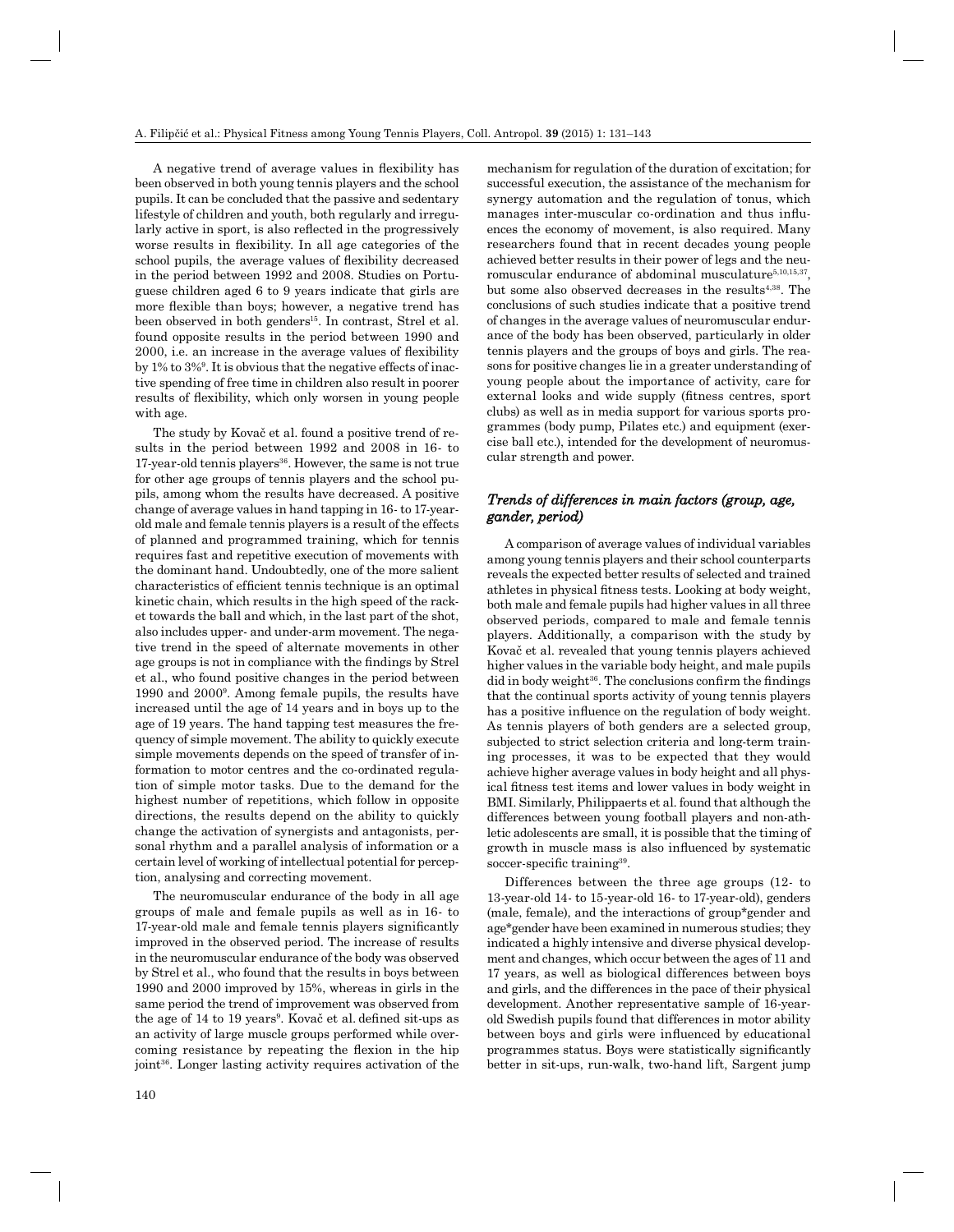and handgrip test item<sup>4</sup>. Brettschneider and Naul found that the patterns of the development of motor abilities in the course of childhood up to the ages of 10 and 12 years are almost identical, regardless of study and country. There are differences concerning age and gender<sup>15</sup>.

The period of measurement (period, group\*period) has a significant influence on the results in certain groups (1992 to 1994, 1999 to 2001, 2006 to 2008). A decline in the results of fitness tests in the 1974–1995 period was also observed by Westerstahl et al., as the boys and girls declined in tests bench-press, sit-ups, and run-walk; boys had improved results in the Sargent jump and the girls in two-hand lift<sup>4</sup>.

In the period between 1990 and 2000, changes in the motor skills of the Slovenian school population were diverse with regard to the observed physical fitness abilities, characteristics and age group. There are distinct and positive changes in strength in boys and girls aged 8 to 19 years; there is a moderate increase in coordination of body movement, strength of abdominal muscles (sit-ups), flexibility (forward bend on the bench) for both genders, in particular for girls, whereas negative trends can be identified in endurance capacity for boys and girls and in neuromuscular strength and endurance of the upper limbs, particularly for boys. No changes have been observed in explosive power and speed<sup>15</sup>.

However, Strel et al. warned about a decidedly negative trend in the period from 2000 to 2005 (the strongest since 1970), which could have long-term consequences<sup>6</sup>. A comparison of the average value index of motor abilities (eight motor test items) showed positive changes in girls and negative changes in boys. For girls, positive changes are less noticeable than in the decade from 1990 to 2000, whereas in boys a moderate positive trend has turned into a negative one in previous five years.

All these different studies seem to suggest that over the previous two or three decades strength has increased among older adolescents, but aerobic fitness and neuromuscular endurance have decreased. The trend is obvious: the overall level of physical fitness and motor performance of today's Swedish, Finish, Dutch and Polish children and adolescents is lower than it was 15 to 25 years ago<sup>8,15,40</sup>.

While negative changes in the school pupils were to be expected and understandable, the same is not true for the young tennis players. However, even this part of the population has experienced some negative changes due to the same reasons as stated for the school population. Although young tennis players are daily subjected to the training process, they are also subjected to the same negative factors, such as inappropriate diet.

The next important reason for the decline of results lies in the initial selection of tennis players. Analyses of the results of motor test items revealed that the entry level of tennis players of both genders is lower from one period to another. Nowadays, children who decide to play tennis have a lower level of physical fitness than their peers in the period between 1992 and 2000. Other reasons for the declining status of physical fitness are also social and par-

ticularly financial factors, which indirectly influence the types of children who will start to play tennis and even more importantly who will remain in tennis. Participation in tennis has become more expensive; furthermore, the financial support of sponsors, tennis clubs and associations has been decreasing.

It has been accepted that the amount of free time that young people use for sport correlates with their motor efficiency<sup>41</sup>. In recent years, significant changes have been observed in the way young people spend their free time<sup>42</sup>. Boys are more active than the girls. Nevertheless, the amount of free-time motor activity gradually decreases with age in both genders<sup>15,41–45</sup>. The results of several studies indicated that motor activity significantly decreases with age: at a rate of  $3\%$  annually in boys and  $7\%$  in girls<sup>15</sup>. Similarly, the results for Slovenia show that the proportion of secondary-school boys who do not participate in any sports activity rose from 10.6% in 1993 to 15.2% in 20049,41. This is a result of a decline of interest for sport in one's free time and the downward trend of physical education classes in the curriculum. Hardman and Kovač were quite concerned, since it is generally acknowledged that physical activity has several benefits that improve health status and quality of life in adolescents<sup>46,47</sup>. Additionally, children and youth with lower motor competences are less able to participate fully in many sports and recreational activities typically enjoyed by their well-coordinated peers $^{15,42,48-52}$ .

One of the main reasons for both positive and negative changes is the lifestyle of young people. They tend to be less physically active, they participate in sport less often, they spend their free time inactively, and they have inappropriate diets. The consequences of these factors are higher or even excess body weight and declining levels of physical fitness. In contrast, certain positive changes are influenced by the instruction of young people about the importance of physical activity, care for external looks and a wide supply of as well as media support for various sports programmes and equipment. There is also a significant positive relationship between physical activity and cognitive functioning<sup>53</sup>. Physical activity is influenced by three domains: interpersonal (biological, psychological and behavioural influences), social (family or peer support, modelling), and environmental (facilities, communities, accessibility, etc.). There are significant interactions between these factors $42,54$ . Finally, it can be concluded that (as expected) young tennis players were better in the majority of observed variables than their school peers, indicating the positive effects of training and, also to a certain extent, the appropriate selection process of tennis players.

It is the understanding of the authors that the sample of young tennis players was relatively small in certain periods and age groups, which leads to a higher influence of individuals, skewing towards the positive or negative end of the scale. Nevertheless, the sample has been carefully selected as it represents most successful young tennis players, who within their age group have similar volume and contents of training. It is the opinion of authors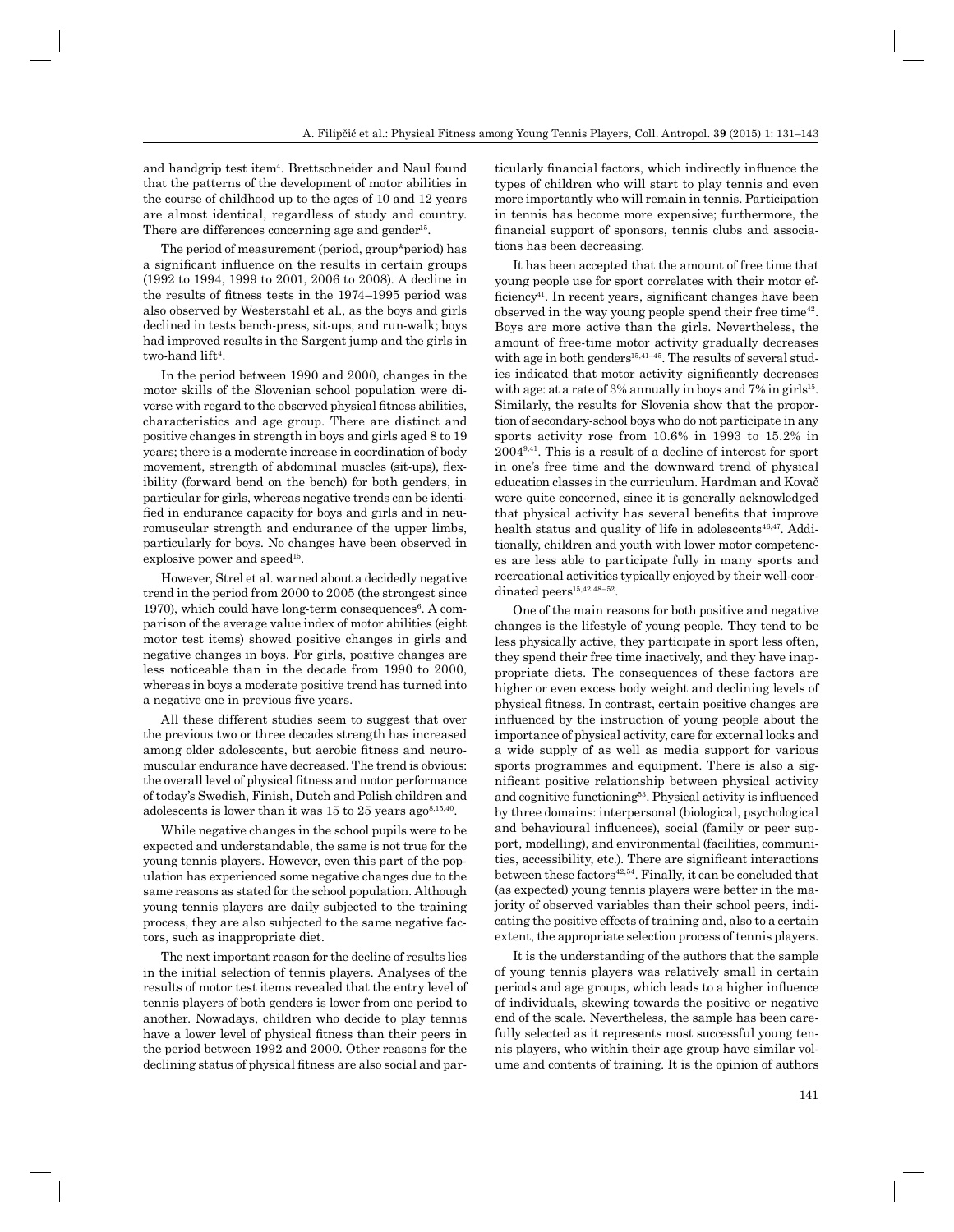that the groups of young tennis players and school population had different starting points in physical fitness and characteristics as well as in the volume and contents of sports activities. Undoubtedly, the study will have to be upgraded in the future with a comparison of results and conclusions of studies for the period between 2001 and 2012, which were not yet available at the time of analysis.

#### **REFERENCES E F E R E N C E S**

1. STARC G, STREL J, KOVAČ M, Physical and motor development of Slovenian children and youth in figures: 2007/2008 academic year (University of Ljubljana, Ljubljana, 2010). — 2. RASMUSSEN F, JOHANS-SON M, HANSEN HO, Acta Pediatrica, 88 (1999) 431. — 3. DOLLMAN J, OLDS T, NORTON K, STUART D, Ped Exerc Sci, 11 (1999) 108. — 4. WESTERSTAHL M, BARNEKOW-BERGKVIST M, HEDBERG G, JANSSON E, Scandinavian Journal of Medicine & Science in Sports, 3  $(2003)$  128.  $-5$ . STREL J, KOVAČ M, JURAK G, Study on young people's lifestyle and sedentariness and the role of sport in the context of education and as a means of restoring the balance: Case of Slovenia – Long version, accessed 12.05.2013. Available from: URL: http://www.fsp.uni-lj.si/didaktika. — 6. STREL J, KOVAČ M, ROGELJ A, Evaluation of monitoring of motor and physical development of children and youth in the 2001/2002 academic year and comparison of some parameters of sports-education chart with academic year 2001 and the period 1990–2000 (University of Ljubljana, Faculty of sport, Ljubljana, 2006). — 7. MATTON L, DUVI-GNEAUD N, WIJNDAELE K, PHILIPPAERTS RM, DUQUET W, BEUNEN G, CLAESSENS AL, THOMIS M, LEFEVRE J, Am J Hum Biol, 19 (2007) 345. — 8. RUNHAAR J, COLLARD DC, SINGH AS, KEMPER HC, MECHELEN VAN W, CHINAPAW M, Journal of Science & Medicine, 13 (2010) 323. — 9. STREL J, KOVAČ M, JURAK G, BED-NARIK J, LESKOŠEK B, STARC G, MAJERIČ M, FILIPČIČ T, Certain morphological, motor, functional and health parameters of Slovenian children and youth in the period 1990–2000 (University of Ljubljana, Ljubljana, 2003a). — 10. STREL J, KOVAČ M, ROGELJ A, LESKOŠEK B, JURAK G, STARC G, MAJERIČ M, KOLENC M, Evaluation of monitoring of motor and physical development of children and youth in the 2001/2002 academic year and comparison of some parameters of sportseducation chart with academic year 2001 and the period 1990–2000 (Agency for Sport, Ljubljana, 2003b). — 11. JUREŠA V, MUSIL V, KUJUNDŽIĆ- TILJAK M, Coll Antropol, 36 (2012) 47. — 12. ROW-LANDS AV, ESTON RG, INGLEDEW DK, J Appl Physiol, 86 (1998) 428. — 13. TOMKINSON GR, OLDS TS, Med Sport Sci, 50 (2007) 168. — 14. MOLINER-URDIALES D, RUIZ JR, ORTEGA FB, JIMÉNEZ-PAVÓN D, VICENTE-RODRIGUEZ G, REY-LÓPEZ J P, MARTÍNEZ-GÓMEZ D, CASAJÚS JA, MESANA MI, MARCOS A, NORIEGA-BORGE M J, SJÖSTRÖM M, CASTILLO MJ, MORENO L A, J Sci Med Sport, 13 (2010) 584. — 15. BRETTSCHNEIDER WB, NAUL R, Study on young people's lifestyle and sedentariness and the role of sport in the context of education and as a means of restoring the balance. Final report (University of Paderborn, Paderborn, 2004). — 16. KIM J, MUST A, FITZMAU-RICE GM, GILLMAN MW, CHOMITZ V, KRAMER A, MCGOWAN R, PETERSON KE, The International Journal of Behavioral Nutrition and Physical Activity, 13 (2005) 1246. — 17. FILIPČIČ A, Reliability and validity of chosen motoric tests in tennis. MS Thesis. In Slovene. (University of Ljubljana, Ljubljana, 1993). — 18. FILIPČIČ A, Evaluation of Competitive and Potential Performance of Young Tennis Players. PhD Thesis. In Slovene. (University of Ljubljana, Ljubljana, 1996). — 19. FILIPČIČ A, Correlation of tennis motor skills and basic anthropometric characteristics and its influence on the competition successfulness of young tennis players. In: KONDRIĆ M, FILIPČIČ A (Eds) Scientific approach in table tennis and tennis in Slovenia (Sports Books Publisher, Toronto, 2009a). — 20. FILIPČIČ A, Regression analysis of tennis–specific motor abilities and the competition efficiency of young female tennis players. In: KONDRIĆ M, FILIPČIČ A (Eds) Scientific approach in table tennis and tennis in Slovenia. (Sports Books Publisher, Toronto, 2009b). — 21. FILIPČIČ A, FILIPČIČ T, Acta Gymn, 35 (2005a) 35. — 22. STREL J, Sports Educational Chart (Ministry for Education and Sport, Ljubljana, 1996). — 23. FILIPČIČ A, FILIPČIČ T, Kinesiology, 37(2005b) 164. — 24. MÜLLER E, Leistungssport, 19 (1989) 5. — 25. UNIER-ZYSKI P, Motor Abilities and Performance Level Among Young Tennis

#### **Acknowledgements cknowledgements**

The authors wish to express their gratitude to the Slovene Tennis Association and the Institute of Sport at Faculty of Sport, University of Ljubljana, and the Ministry of Education and Sport of the Republic Slovenia, who allowed access to data on young tennis players and school pupils.

Players In: Proceedings (3rd International Conference »Sport Kinetics '93«, Academy of Physical Education, Poznan, 1994) — 26. VAVERKA F, Grand Slam 2008–2009 (Palacky University Olomouc, Olomouc, 2010). — 27. BAHAMONDE RE, J Sport Sci, 8 (2000) 579. — 28. REID M, EL-LIOTT B, Sports Biomech, 1 (2002) 47. — 29. REID M, Loading and velocity generation in the high performance tennis serve. PhD Thesis. In Australian. (University of Western Australia, Perth, 2007). — 30. FREEDMAN DS, SRINIVASAN SR, VALDEZ RA, WILLIAMSON DF, BERENSON GS, Pediatrics, 99 (1997) 420. — 31. LINDGREN GW, HAUSPIE RC, Ann Human Biol, 16 (1989) 397. — 32. RASMUSEEN F, JOHANSSON M, Acta Pediatrica, 89 (2000) 888. — 33. TROIANO RP, FLEGAL KM, KUCZMARSKI RJ, CAMPBELL SM, JOHNSON CL, Arch Pediatr Adolesc Med, 149 (1995) 1085. — 34. WEDDERKOPP N, Atherosclerotic cardiovascular risk factors in Danish children and adolescents. A community based approach with a special reference to physical fitness and obesity (University of Southern Denmark, Kraj, 2001). — 35. HERMAN D, GROFFIK D, Study on young people's Lifestyle and sedentariness and the role of sport in the context of education and as a means of restoring the balance. Case of Poland (Academy of Physical Education, Katowice, 2004). — 36. KOVAČ M, LESKOŠEK B, STREL J, Kinesiology, 39 (2007) 62. — 37. RYCHTECKÝ A, Study on young people's lifestyles and sedentariness and the role of sport in the context of education and as a means of restoring the balance. Czech, Polish, Slovak and Slovenian cases (Charles University of Prague, Prague, 2004). — 38. CRAIG C, BEAULIEU A, CAMERON C, Data analysis of fitness and performance capacity. Results from the 1991 Canada Fitness Survey and the 1988 Cambell Survey on Well-being in Canada (Canadian Fitness and Lifestyle Research Institute, Ottawa, 1994). — 39. PHILIPPAERTS RM, VAEY-ENS R, JANSSENS M, RENNTERGHEM VAN B, MATTHYS D, CRAEN R, BOURGOIS J, VRIJENS J, BEUNEN G, MALINA RM, Journal of Sports Science, 24 (2006) 221. — 40. BRONIKOWSKI M, KROL-ZIELINSKA M, Changes in level of motor fitness in 13 and 14 years old pupils from Poland (Akademia Wychowania Fizycznego, Poznan, 2001). — 41. JURAK G, KOVAČ M, STREL J, MAJERIČ M, STARC G, FILIPČIČ T, BEDNARIK J, KOLENC M, Sports activities of Slovenian children and young people during their summer holidays (University of Ljubljana, Ljubljana, 2003). — 42. JURAK G, Anthropological Notebooks, 12 (2006) 79. — 43. CURRIE C, ROBERTS C, MORGAN A, SMITH R, SETTERTOBULTE W, SAMDAL O, Young people's health in context. Health behaviour in school-aged children (HBSC) study: International report from the 2001/2002 survey (World Health Organization, Regional Office for Europe, Copenhagen, 2004). - 44. RIDDOCH CJ, ANDERSEN LB, WEDDERKOPP N, HARRO M, KLASSON-HEGGEBO L, SARDINHA LB, Medicine and Science in Sports and Exercise, 36 (2004) 86. — 45. WOODFIELD L, DUNCAN M, AL-NAKEEB Y, NEVILL A, JENKINS C, Pediatrics Exercise Science, 14 (2002) 277. — 46. HARD-MAN K, European physical education/sport survey. Report on summary of findings (Council of Europe, Strasbourg, 2002). — 47. KOVAC M, Anthropological Notebooks, 12 (2006) 97. — 48. HANDS B, Journal of Science and Medicine in Sport, 11 (2008) 155. — 49. KOVAČ M, The development of education. National report of the Republic of Slovenia by Ministry of Education, Science and Sport in Physical education (Ministry of Education, Science and Sport, Ljubljana, 2001). — 50. MACKELVIE KJ, KHAN KM, MCKAY HA, British Journal of Sports Medicine, 36 (2002) 250. — 51. SOTHERN MS, LOFTIN M, SUSKIND RM, UDALL JN, BLECK-ER U, European Journal of Pediatrics, 158 (1999) 271. — 52. TELAMA R, NUPPONEN H, PIERON M, European Physical Education Review, 11 (2005) 115. — 53. SIBLEY BA, ETNIER JL, Pediatric Exercise Science, 15 (2003) 243. — 54. SALLIS JF, OWEN N, Physical activity and behavioral medicine (Sage, Thousand Oaks, 1999).